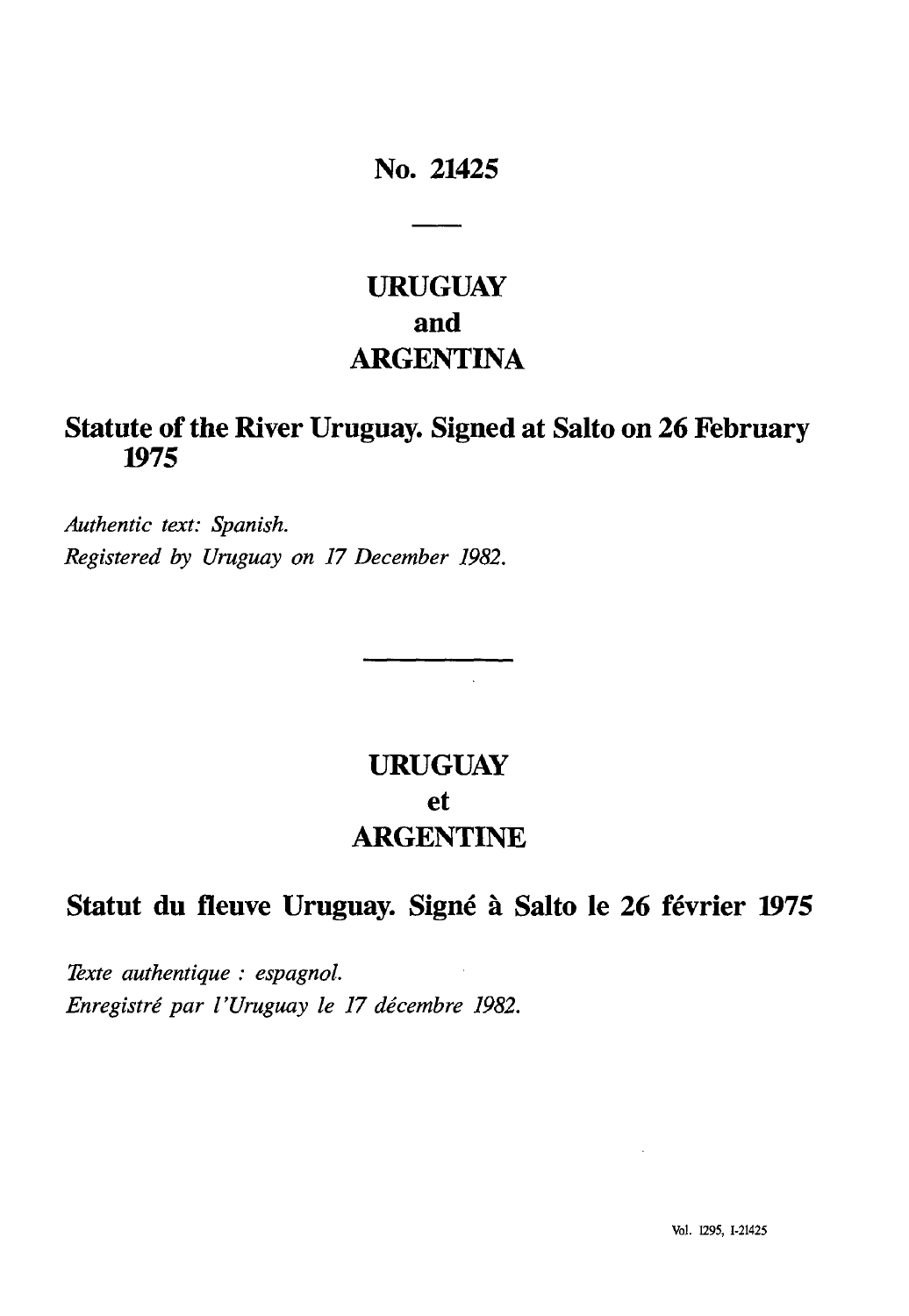[TRANSLATION – TRADUCTION]

### STATUTE<sup>1</sup> OF THE RIVER URUGUAY

The Government of the Eastern Republic of Uruguay and the Government of the Argentine Republic, motivated by the fraternal spirit inspiring the Treaty concerning the Rio de la Plata and the Corresponding Maritime Boundary, signed at Montevideo on 19 November 1973,2

Have agreed as follows:

#### *Chapter I.* PURPOSES AND DEFINITIONS

*Article 1.* The Parties agree on this Statute, in implementation of the provisions of article 7 of the Treaty concerning the Boundary Constituted by the River Uruguay, of 7 April 1961,<sup>3</sup> in order to establish the joint machinery necessary for the optimum and rational utilization of the River Uruguay, in strict observance of the rights and obligations arising from treaties and other international agreements in force for each of the Parties.

*Article 2.* For the purposes of this Statute:

*(a)* "Parties" means the Eastern Republic of Uruguay and the Argentine Republic;

*(b)* "Treaty" means the Treaty between the Eastern Republic of Uruguay and the Argentine Republic concerning the Boundary Constituted by the River Uruguay signed at Montevideo on 7 April 1961;

(c) "River" means the section of the River Uruguay referred to in article 1 of the Treaty;

*(d)* "Statute" means this legal instrument;

*(e)* "Commission" means the Administrative Commission of the River Uruguay established under the Statute;

 $(f)$  "Protocol" means the Protocol concerning the Delimitation and Marking of the Argentine-Uruguayan Boundary Line in the River Uruguay, signed at Buenos Aires on 16 October 1968. <sup>4</sup>

#### *Chapter II.* NAVIGATION AND WORKS

*Article 3.* The Parties shall afford each other the necessary assistance so as to provide the best possible facilities and safety for navigation.

*Article 4.* The Parties shall agree on provisions governing the safety on the river and the use of the main channel.

*Article 5.* The Commission shall assign to the Parties, following joint planning, such tasks of dredging, buoying and conservation in the sections of the main channel as it may periodically determine on the basis of the use of the channel and the availability of technical facilities.

*Article 6.* For the purposes indicated in article 5, each Party shall, within its juris diction, permit the competent services of the other Party to carry out the respective tasks, following notification through the Commission.

<sup>&</sup>lt;sup>1</sup> Came into force on 18 September 1976 by the exchange of the instruments of ratification, which took place at Buenos Aires, in accordance with article 63.<br>
<sup>2</sup> See p. 293 of this volume.

<sup>3</sup> United Nations, *Treaty Series,* vol. 635, p. 91. <sup>4</sup>*Ibid.,* vol. 671, p. 55.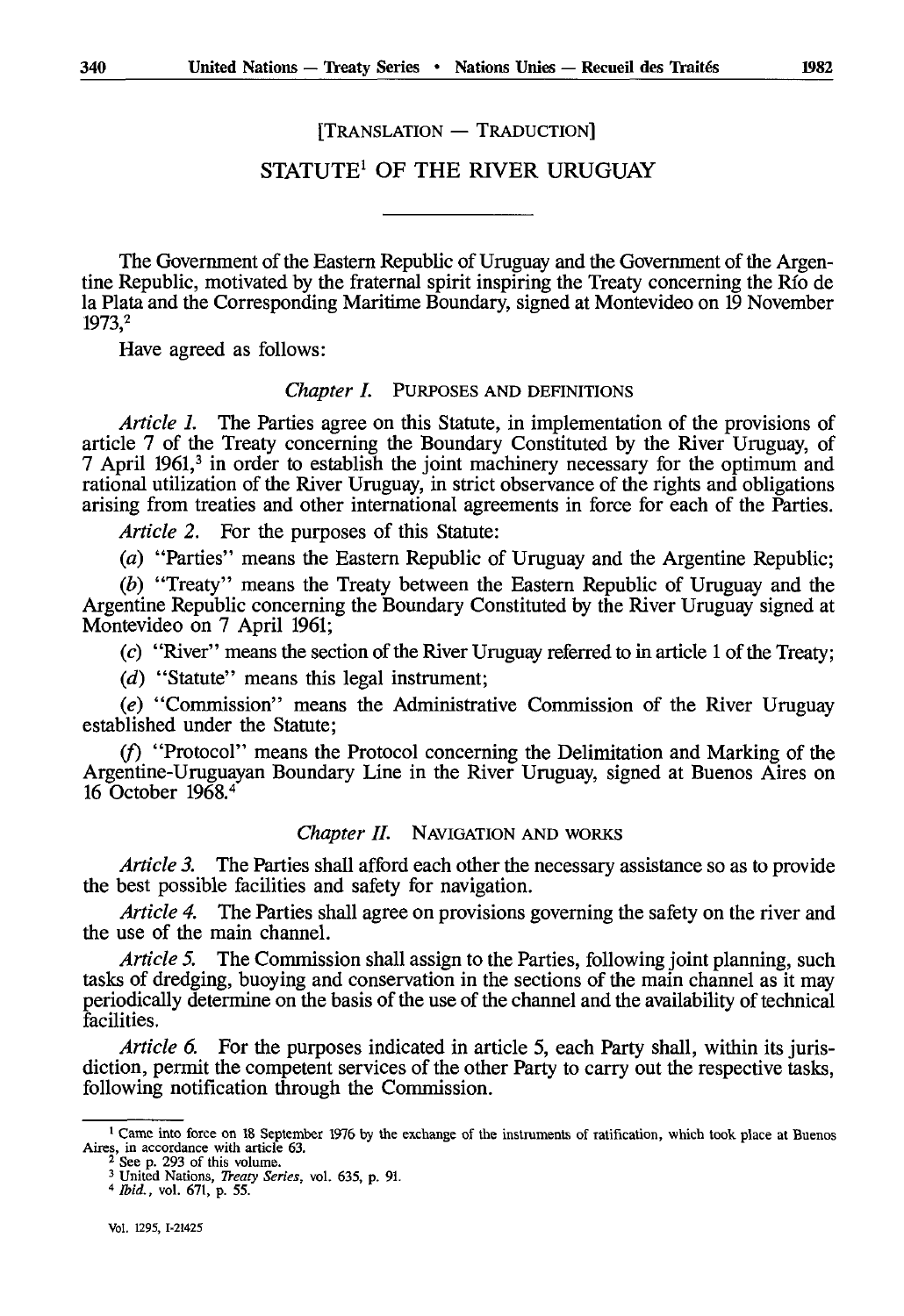*Article 7.* If one Party plans to construct new channels, substantially modify or alter existing ones or carry out any other works which are liable to affect navigation, the régime of the river or the quality of its waters, it shall notify the Commission, which shall determine on a preliminary basis and within a maximum period of 30 days whether the plan might cause significant damage to the other Party.

If the Commission finds this to be the case or if a decision cannot be reached in that regard, the Party concerned shall notify the other Party of the plan through the said Commission.

Such notification shall describe the main aspects of the work and, where appropriate, how it is to be carried out and shall include any other technical date that will enable the notified Party to assess the probable impact of such works on navigation, the régime of the river or the quality of its waters.

*Article 8.* The notified Party shall have a period of 180 days in which to respond in connection with the plan, starting from the date on which its delegation to the Commission receives the notification.

Should the documentation referred to in article 7 be incomplete, the notified Party shall have 30 days in which to so inform, through the Commission, the Party which plans to carry out the work.

The period of 180 days mentioned above shall begin on the date on which the delegation of the notified Party receives the full documentation.

This period may be extended at the discretion of the Commission if the complexity of the plan so requires.

*Article 9.* If the notified Party raises no objections or does not respond within the period established in article 8, the other Party may carry out or authorize the work planned.

*Article 10.* The notified Party shall have the right to inspect the works being carried out in order to determine whether they conform to the plan submitted.

*Article 11.* Should the notified Party come to the conclusion that the execution of the work or the programme of operations might significantly impair navigation, the régime of the river or the quality of its waters, it shall so notify the other Party, through the Commission, within the period of 180 days established in article 8.

Such notification shall specify which aspects of the work or the programme of operations might significantly impair navigation, the régime of the river or the quality of its waters, the technical reasons on which this conclusion is based and the changes suggested to the plan or programme of operations.

*Article 12.* Should the Parties fail to reach agreement within 180 days following the notification referred to in article 11, the procedure indicated in chapter XV shall be followed.

*Article 13.* The rules laid down in articles 7 to 12 shall apply to all works referred to in article 7, whether national or binational, which either Party plans to carry out within its jurisdiction in the River Uruguay outside the section defined as a river and in the areas affected by the two sections.

#### *Chapter III.* PILOTAGE

*Article 14.* The profession of pilot on the river shall be exercised only by qualified pilots authorized by the authorities of one of the Parties.

*Article 15.* Any vessel departing from a Uruguayan or an Argentine port shall, when required to do so, take on a pilot of the nationality of the port of departure.

Vessels coming from a port of a third State shall, when required to do so, take on a pilot of the nationality of the port of destination.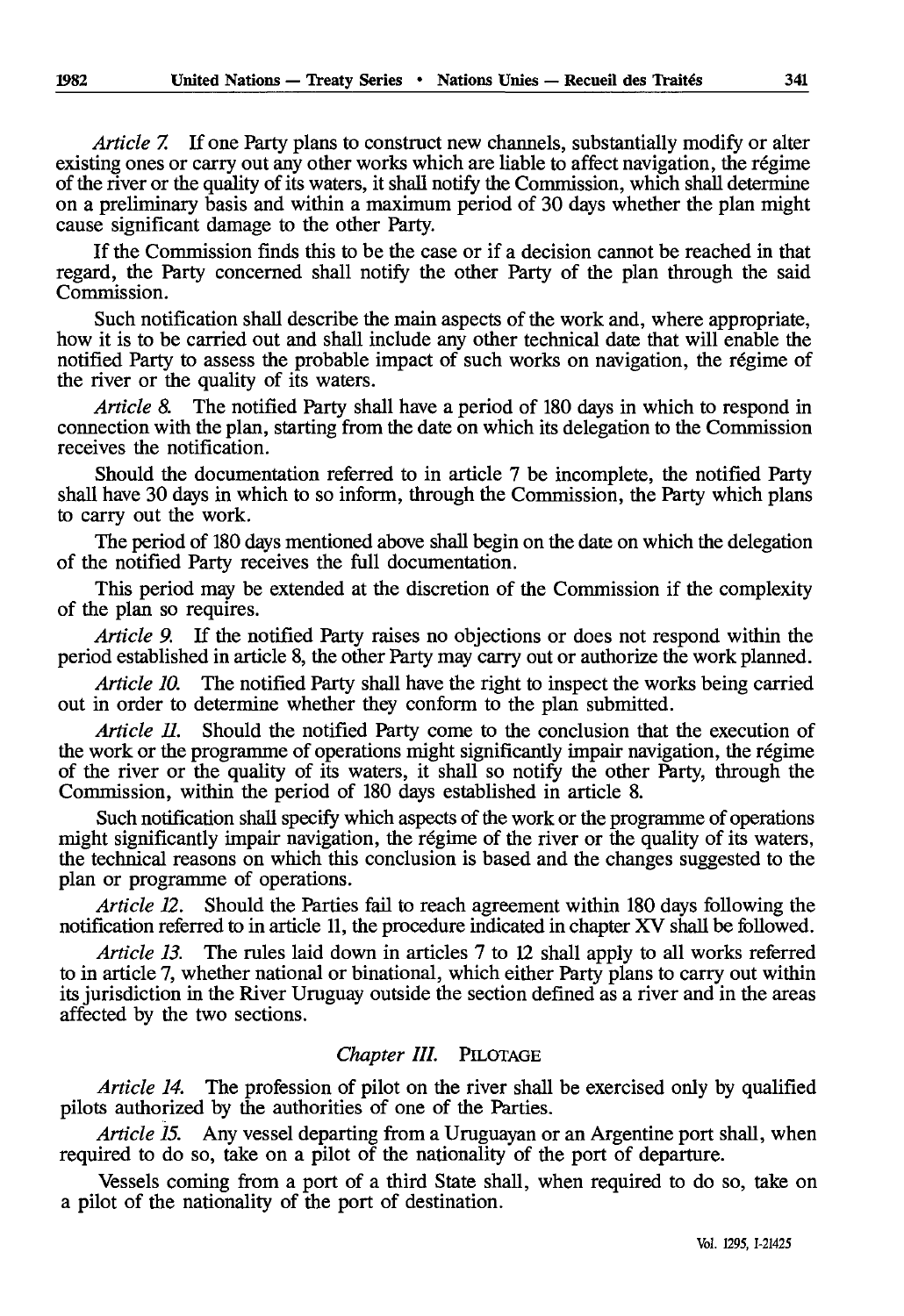No contact which the vessel may have, outside port, with the authorities of either Party shall alter the criterion originally followed to determine the nationality of the pilot.

In other cases, the pilot shall be of either Uruguayan or Argentine nationality, without distinction.

*Article 16.* Once they have completed their tasks, Uruguayan and Argentine pilots may disembark freely in the ports of either Party entered by the vessels in which they fulfilled those tasks.

The Parties shall extend to the above-mentioned pilots all necessary facilities for the optimum performance of their duties.

#### *Chapter IV.* PORT FACILITIES, UNLOADING AND ADDITIONAL LOADING

*Article 17.* The Parties hereby undertake to conduct the necessary studies and take the necessary steps to ensure the maximum efficiency of their port services, in order to offer optimum performance and safety conditions, and to expand the facilities which they accord each other in their respective ports.

*Article 18.* The unloading and additional loading of cargo shall be carried out exclusively in the area established in each case by the competent authority within its respective jurisdiction according to technical and safety requirements, especially in respect of pollutant or dangerous cargoes.

#### *Chapter V.* SAFEGUARDING OF HUMAN LIFE

*Article 19.* Each Party shall be responsible for directing search-and-rescue operations within its jurisdiction.

*Article 20.* Without prejudice to the provisions of article 19, the authority initiating a search-and-rescue operation shall notify thereof the competent authority of the other Party.

*Article 21.* When the magnitude of the operation so warrants, the authority of the Party which requires the operation may request assistance from the authority of the other Party, although each Party shall retain control of the operations carried out within its jurisdiction.

*Article 22.* When, for whatever reason, the authority of one Party cannot initiate or continue a search-and-rescue operation, it shall request the authority of the other Party to take over the direction and conduct of that operation, extending it all possible co-operation.

*Article 23.* Surface or *air* units of either Party engaged in search-and-rescue operations may enter or leave either territory without fulfilling the normal formalities.

#### *Chapter VI.* SALVAGING

*Article 24.* The salvaging of vessels shall be carried out by the authorities or corporations of the Party within whose jurisdiction the accident occurred, without prejudice to the provisions of the following articles.

*Article 25.* The salvaging of a vessel in the main channel shall be carried out by the authorities or corporations of the Party within whose jurisdiction the accident occurred, in accordance with the criteria laid down in article 48.

*Article 26.* When the authorities or corporations of the Party responsible for salvaging are unable to perform that task, it may be carried out by the authorities or corporations of the other Party.

The inability to salvage referred to in the preceding paragraph shall be determined without delay and shall be communicated immediately to the other Party through the Commission.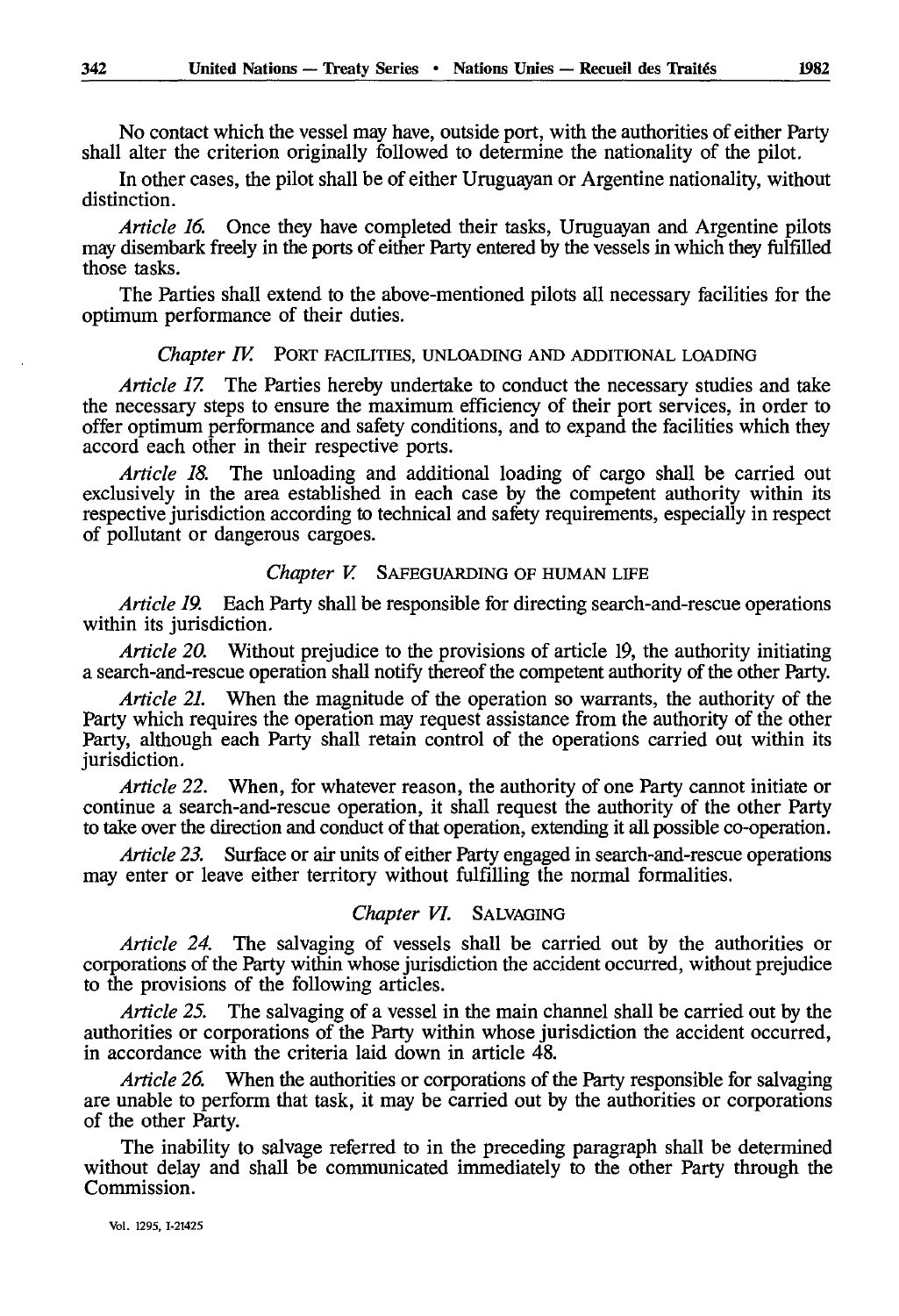#### *Chapter VIL* USE OF WATER

*Article 27.* The right of each Party to use the waters of the river, within its jurisdiction, for domestic, sanitary, industrial and agricultural purposes shall be exercised without prejudice to the application of the procedure laid down in articles 7 to 12 when the use is liable to affect the régime of the river or the quality of its waters.

*Article 28.* Every six months the Parties shall submit to the Commission a detailed report of the developments they undertake or authorize in the parts of the river under their respective jurisdictions, so that the Commission may verify whether the developments taken together are likely to cause significant damage.

*Article 29.* The provisions of article 13 shall apply to all developments which are liable to affect the régime of the river or the quality of its waters.

#### *Chapter VIII.* RESOURCES OF THE BED AND SUBSOIL

*Article 30.* Each Party may explore and exploit the resources of the bed and subsoil of the river in the area subject to its jurisdiction provided that it does not thereby cause significant damage to the other Party.

*Article 31.* Installations of other works required for the exploration or exploitation of the resources of the bed and subsoil of the river shall not interfere with navigation in the main channel.

*Article 32.* Any mineral deposit which extends on both sides of the line established in article 1 of the Treaty shall be mined in such a way that the volumes of the resource extracted from that deposit are shared proportionally to the overall volume of the deposit to be found on each side of the line.

Each Party shall explore and mine such deposits without causing significant damage to the other Party and in accordance with the requirements of a thorough and rational use of the resource, taking account of the criterion established in the preceding paragraph.

*Article 33.* In respect of concessions to extract sand, shingle or stones from the bed or subsoil of the river, lie Parry granting a concession must establish, *inter alia,* the follow ing conditions:

- *(à)* That the residual matter left after washing and sorting the materials extracted may be unloaded only in the places which the Commission designates as dumps;
- *(b)* That no extractions may be carried out closer to the navigation channels and other parts of the river than indicated by the Commission.

*Article 34.* The provisions of articles 7 to 12 shall be applicable, where relevant, when the exploration and exploitation of the resources of the bed and subsoil of the river are liable to affect the régime of the river or the quality of its waters.

#### *Chapter IX.* CONSERVATION, UTILIZATION AND DEVELOPMENT OF OTHER NATURAL RESOURCES

*Article 35.* The Parties undertake to adopt the necessary measures to ensure that the management of the soil and woodland and the use of groundwater and the waters of the tributaries of the river do not cause changes which may significantly impair the régime of the river or the quality of its waters.

*Article 36.* The Parties shall co-ordinate, through the Commission, the necessary measures to avoid any change in the ecological balance and to control pests and other harmful factors in the river and the areas affected by it.

*Article 37.* The Parties shall agree on rules governing fishing activities in the river with regard to the conservation and preservation of living resources.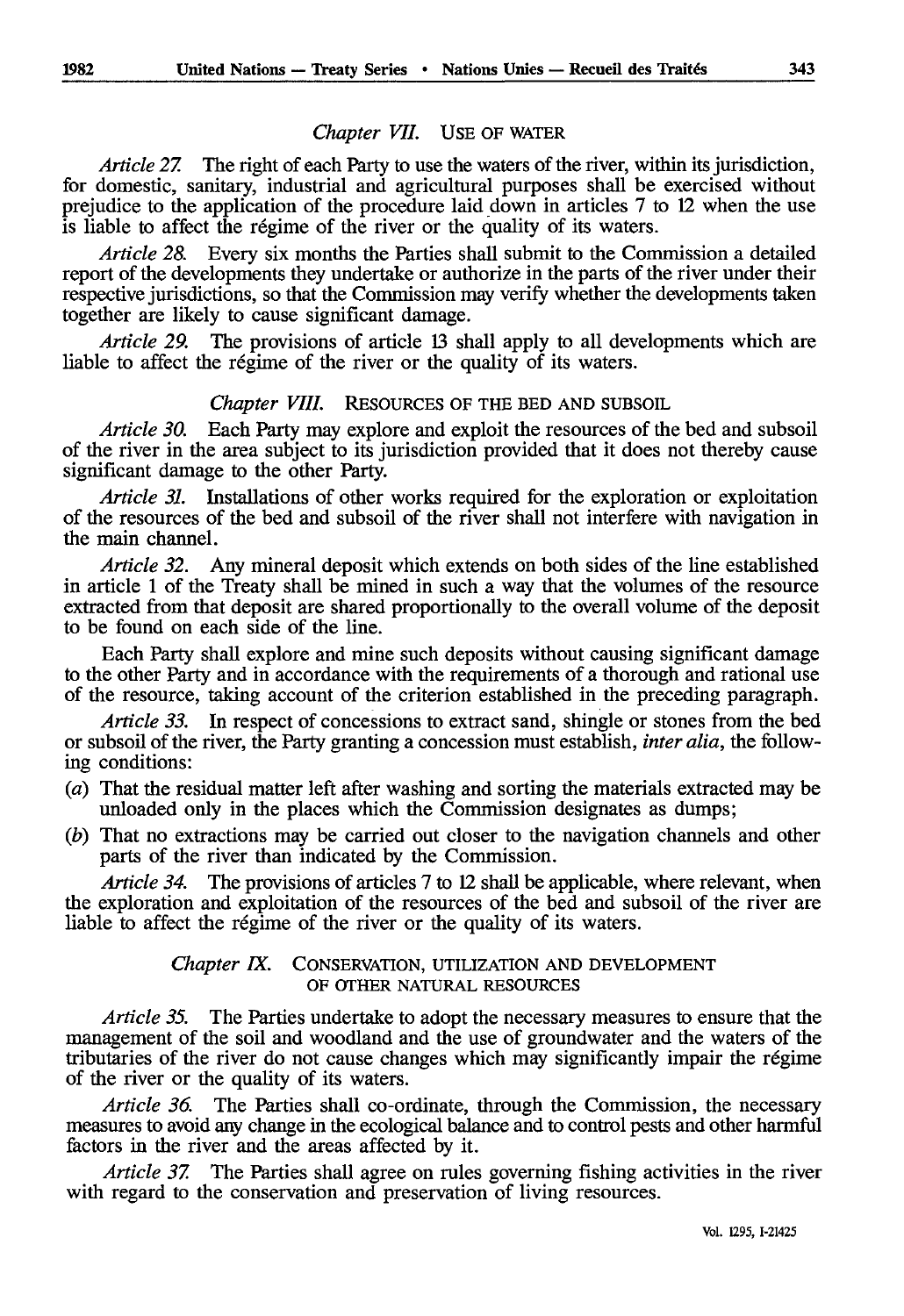*Article 38.* When the volume of fishing activity so requires, the Parties shall agree on maximum catches per species and the corresponding periodic adjustments. Such catches shall be shared equally between the Parties.

*Article 39.* The Parties shall exchange regularly, through the Commission, relevant information on fishing activities and catches per species.

#### *Chapter X.* POLLUTION

*Article 40.* For the purposes of this Statute, pollution shall mean the direct or indirect introduction by man into the aquatic environment of substances or energy which have harm ful effects.

*Article 4L* Without prejudice to the functions assigned to the Commission in this respect, the Parties undertake:

- (a) To protect and preserve the aquatic environment and, in particular, to prevent its pollution, by prescribing appropriate rales and measures in accordance with applicable international agreements and in keeping, where relevant, with the guidelines and recom mendations of international technical bodies;
- *(b)* Not to reduce in their respective legal systems:
	- (1) The technical requirements in force for preventing water pollution, and
	- (2) The severity of the penalties established for violations;
- (c) To inform one another of any rules which they plan to prescribe with regard to water pollution in order to establish equivalent rules in their respective legal systems.

*Article 42.* Each Party shall be liable to the other for damage inflicted as a result of pollution caused by its own activities or by those carried out in its territory by individuals or legal entities.

*Article 43.* The jurisdiction of each Party with regard to any violation of pollution laws shall be exercised without prejudice to the rights of the other Party to obtain com pensation for the losses it has suffered as a result of such violation.

The Parties shall co-operate with one another to this end.

#### *Chapter XI.* RESEARCH

*Article 44.* Each Party shall authorize the other Party to conduct scientific studies and research within its respective jurisdiction, provided that the said other Party has given it adequate advance notice through the Commission, indicating the nature of the studies or research envisaged and the areas and periods of time within which they are to be conducted.

Such authorization shall be denied only in exceptional circumstances and for limited periods.

The authorizing Party shall be entitled to participate in all phases of such studies and research and to be informed of and have access to their results.

*Article 45.* The Parties shall promote the conduct of joint scientific studies of common interest.

#### *Chapter XII.* ATTRIBUTION OF POWERS

*Article 46.* The right of law enforcement on the river shall be exercised by each Party within its jurisdiction.

Without prejudice to the foregoing, if the authorities of one Party ascertain that an unlawful act is being committed within the jurisdiction of the other Party, they may seize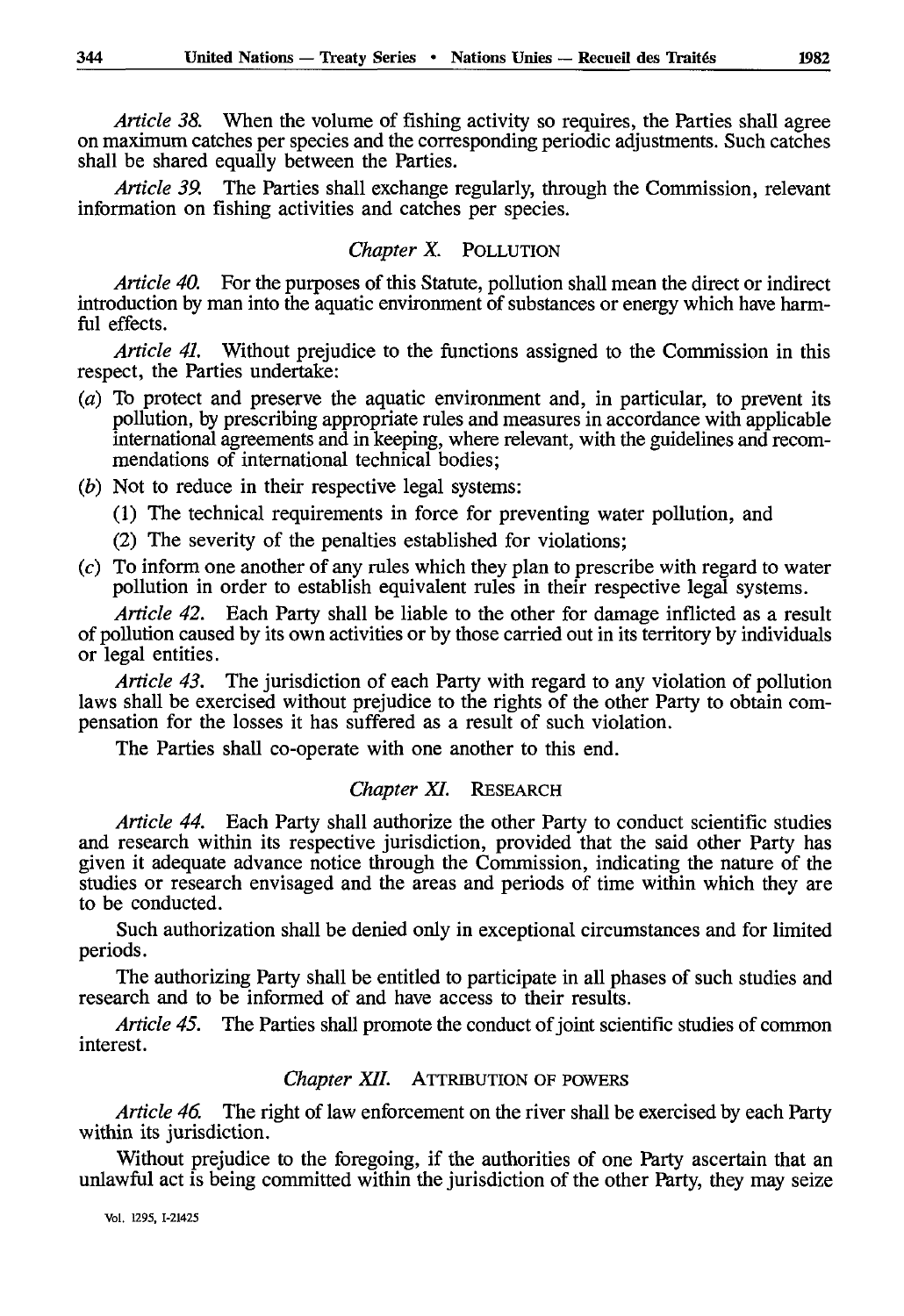Similarly, the authorities of either Party may pursue vessels which, after committing an offence within their jurisdiction, enter the jurisdiction of the other Party.

In the cases envisaged in the second and third paragraphs, exercise of the right of law enforcement within the jurisdiction of the other Party must be brought immediately to its attention, and under no circumstances may be extended beyond a distance from the coast of that Party to be determined by the Commission in respect of each section.

The Parties shall co-ordinate the actions referred to in this article.

*Article 47.* The Parties shall ensure adequate supervision in a co-ordinated manner so as to prevent crimes and offences from being committed in the area between the lines defined in article 1, paragraphs A and B, subparagraph (ii) *(b),* of the Treaty.

*Article 48.* Vessels which sail along the main channel shall be considered to be within the jurisdiction of one or the other Party in accordance with the following criteria:

- (a) Within the jurisdiction of either Party, vessels flying the flag of that Party;
- *(b)* Within the jurisdiction of the Eastern Republic of Uruguay, vessels flying the flags of third parties which are sailing upstream, and within the jurisdiction of the Argentine Republic, those sailing downstream, without prejudice to the provisions of subparagraphs (c) and *(e);*
- (c) Within the jurisdiction of either Party, vessels flying the flags of third parties involved in accidents with vessels flying the flag of that Party;
- *(d)* Within the jurisdiction of the flag State of the vessel of the greater tonnage when vessels flying the flags of both Parties are involved in an accident, unless one of them is a warship, in which case they shall be considered to be within the jurisdiction of the flag State of that vessel;
- *(e)* Within the jurisdiction of the relevant Party in accordance with the criterion in subparagraph *(b),* applicable on the basis of the vessel of the greater tonnage, when only vessels flying the flags of third States are involved in an accident;
- $(f)$  In other cases, the Commission shall decide.

This article shall not apply to cases involving warships, without prejudice to the provisions of subparagraph *(d).*

#### *Chapter XIII.* ADMINISTRATIVE COMMISSION

*Article 49.* The Parties hereby establish an Administrative Commission of the River Uruguay, consisting of an equal number of representatives of each Party.

*Article 50.* The Commission shall be made a legal entity in order to perform its functions.

The Parties shall provide it with the necessary resources and all the information and facilities essential to its operations.

*Article 51.* The Commission shall have its headquarters in the city of Paysandu, Eastern Republic of Uruguay, but may meet in the territory of either Party.

*Article 52.* The Commission may set up whatever subsidiary bodies it deems necessary.

It shall function on a permanent basis and shall have its own secretariat.

*Article 53.* The Parties shall agree, by exchange of notes, on the Statute of the Commission. The Commission shall draw up its own rules of procedure.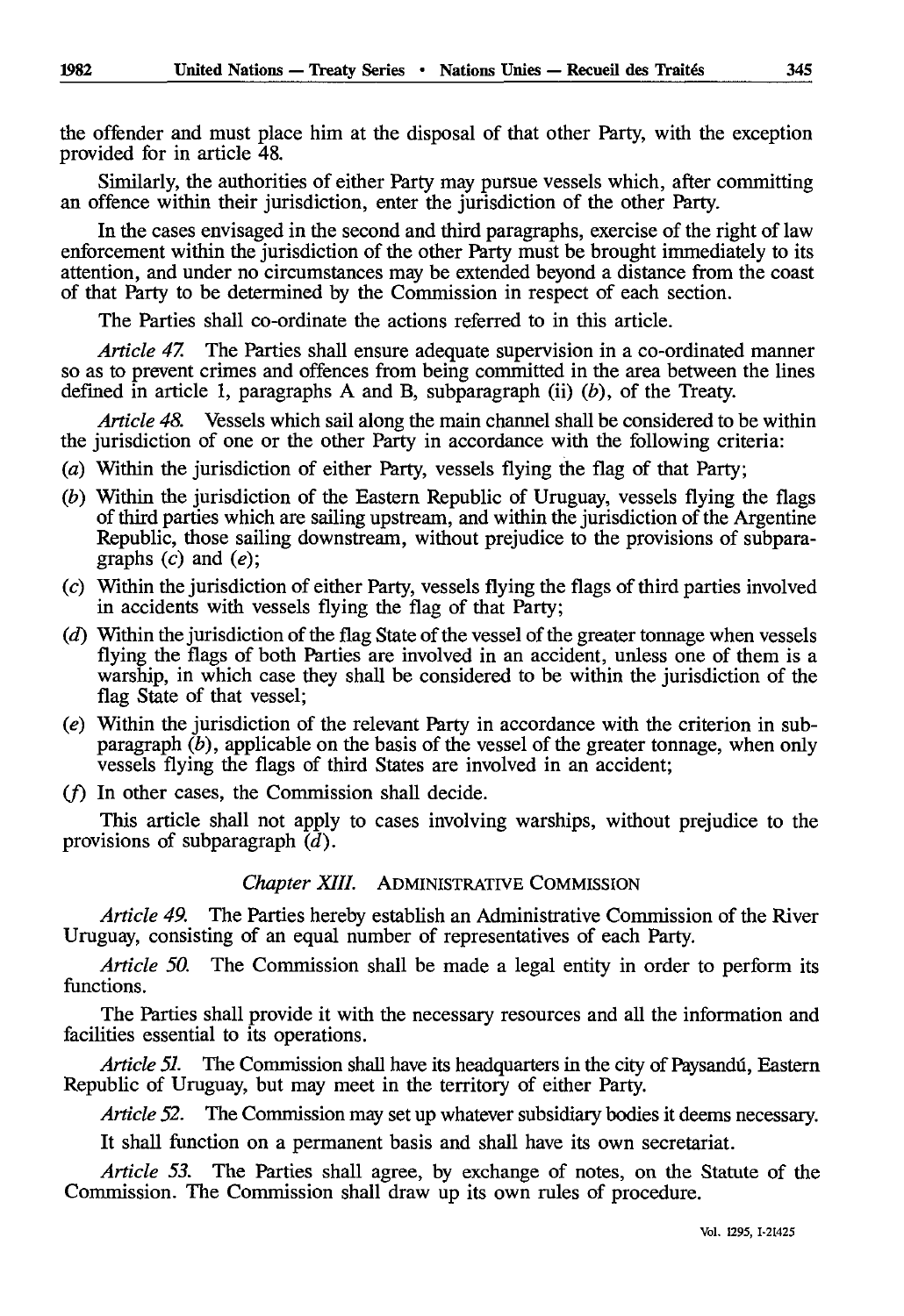*Article 54.* The Commission shall in due course conclude agreements with both Parties specifying the privileges and immunities enjoyed by its members and staff under inter national law.

*Article 55.* For the adoption of decisions of the Commission, each delegation shall have one vote.

*Article 56.* The Commission shall perform the following functions:

- *(a)* Draw up, *inter alia,* rules governing:
	- (1) Safety of navigation on the river and use of the main channel;
	- (2) Conservation and preservation of living resources;
	- (3) Pilotage;
	- (4) Prevention of pollution;
	- (5) Installation of pipelines and cables under the river or in the air;
- *(b)* Co-ordinate the joint conduct of scientific studies and research and, in particular, studies for the comprehensive surveying of the river;
- (c) Establish, where appropriate, maximum catches of fish per species and adjust them periodically;
- *(d)* Co-ordinate between the competent authorities of the Parties activities for the prevention and prosecution of unlawful acts;
- *(e)* Co-ordinate the adoption of joint plans, handbooks, terminology and communication systems for search-and-rescue operations;
- $(f)$  Establish the procedure to follow and the information to provide in cases where the units of one Party participating in search-and-rescue operations enter or leave the territory of the other Party;
- *(g)* Determine the formalities to fulfil in cases where equipment for the conduct of searchand-rescue operations must be introduced, on a temporary basis, into the territory of the other Party;
- *(h)* Co-ordinate navigation aids, buoying and dredging;
- $(i)$  Establish the legal and administrative régime for the binational works and installations which are carried out and administer them;
- $(i)$  Publish and update the official map of the river, with its indication of boundaries, in co-ordination with the Commission established under the Protocol;
- *(k)* Transmit as soon as possible to the Parties any communications, consultations, infor mation and notifications which they may send to each other in accordance with the Statute;
- (/) Perform any other functions assigned to it by the Statute and those which the Parties may agree to entrust to it through an exchange of notes or any other form of agreement.

*Article 57.* The Commission shall report periodically to the Governments of the Par ties on the progress of its activities.

### *Chapter XIV.* CONCILIATION PROCEDURE

*Article 58.* Any dispute which may arise between the Parties concerning the river shall be considered by the Commission at the proposal of either Party.

*Article 59.* If the Commission is unable to arrive at an agreement within 120 days, it shall so notify the two Parties, which shall attempt to resolve the issue by direct negotiations.